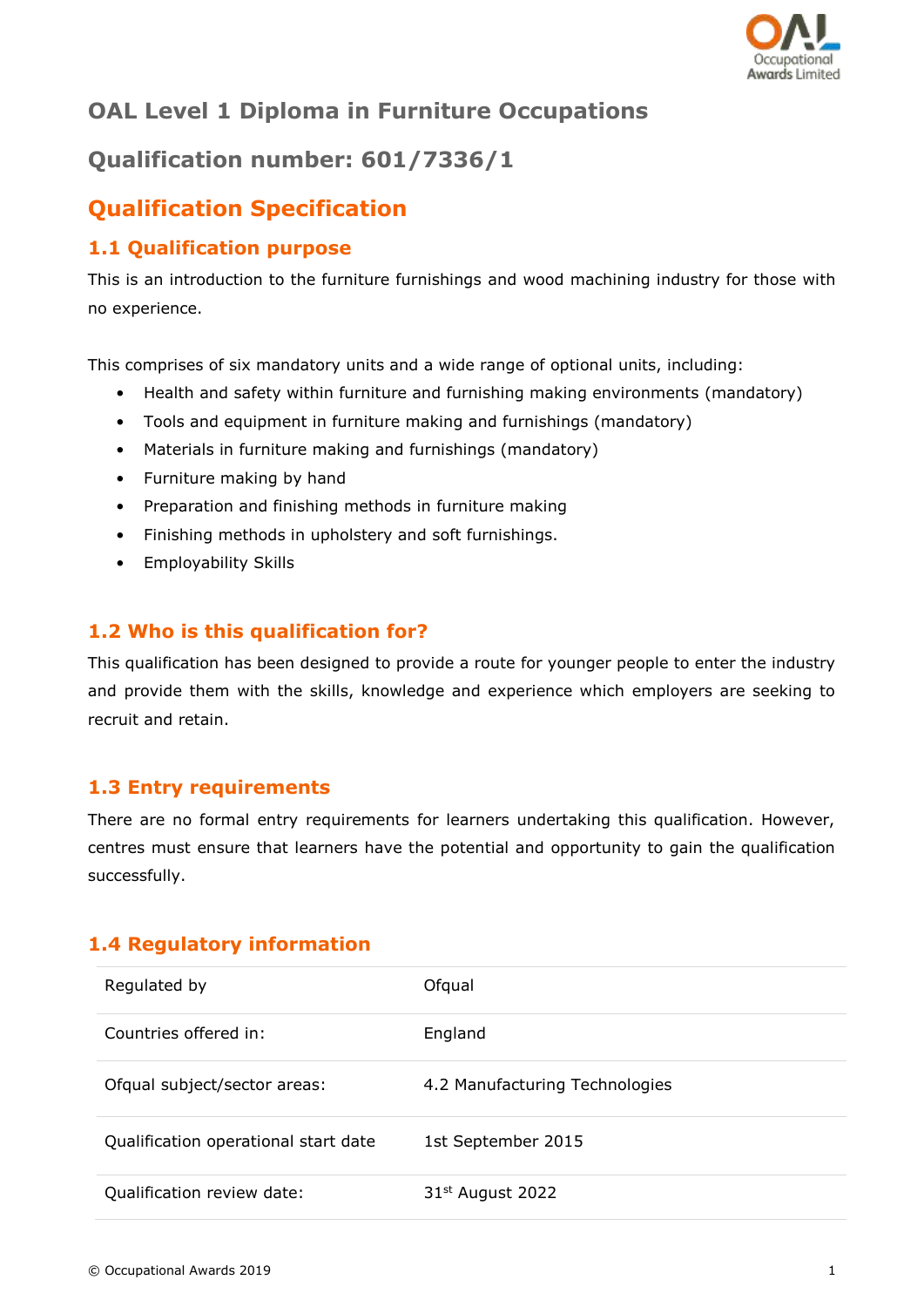

Qualification type: Vocationally-Related Qualification

Applicable age ranges (years): Pre-16, 16-18, 19+

# **1.5 Qualification support**

This qualification has been designed and developed by OAL with the support and in consultation with the following organisations:

- British Furniture Manufacturers,
- British Contract Furniture Association,
- FIRA,
- The Furniture Makers and
- National Bed Federation.

### **1.6 Further information**

Further information about this qualification can be obtained from: http://www.oawards.co.uk/quals/

You can also contact OAL directly at: Occupational Awards Ltd, The Catalyst, Baird Lane, Heslington, York, YO10 5GA Tel: 01904 236 483 Email: info@oawards.co.uk

## **1.7 Qualification achievement**

Learners must achieve 71 credits to achieve this qualification. They must achieve 35 mandatory credits, at least 3 units gaining at least 30 credits from optional group A and at least 3 units gaining at least 6 credits from optional group B. The minimum Guided Learning Hours is 462.

All units are allocated a credit value which provides an indication of the size of the units in terms of learning hours, 1 credit = 10 learning hours. All units also have assigned Guided Learning Hours (GLH), which indicate the average number of hours a learner may require guidance and support from teaching, learning and assessment professionals.

The units set out the things learners need to know and need to do in order to perform effectively in their role at work. These are described in Learning Outcomes in units of assessment. The Learning Outcomes are defined by Assessment Criteria and these criteria must be assessed successfully for a learner to achieve each unit.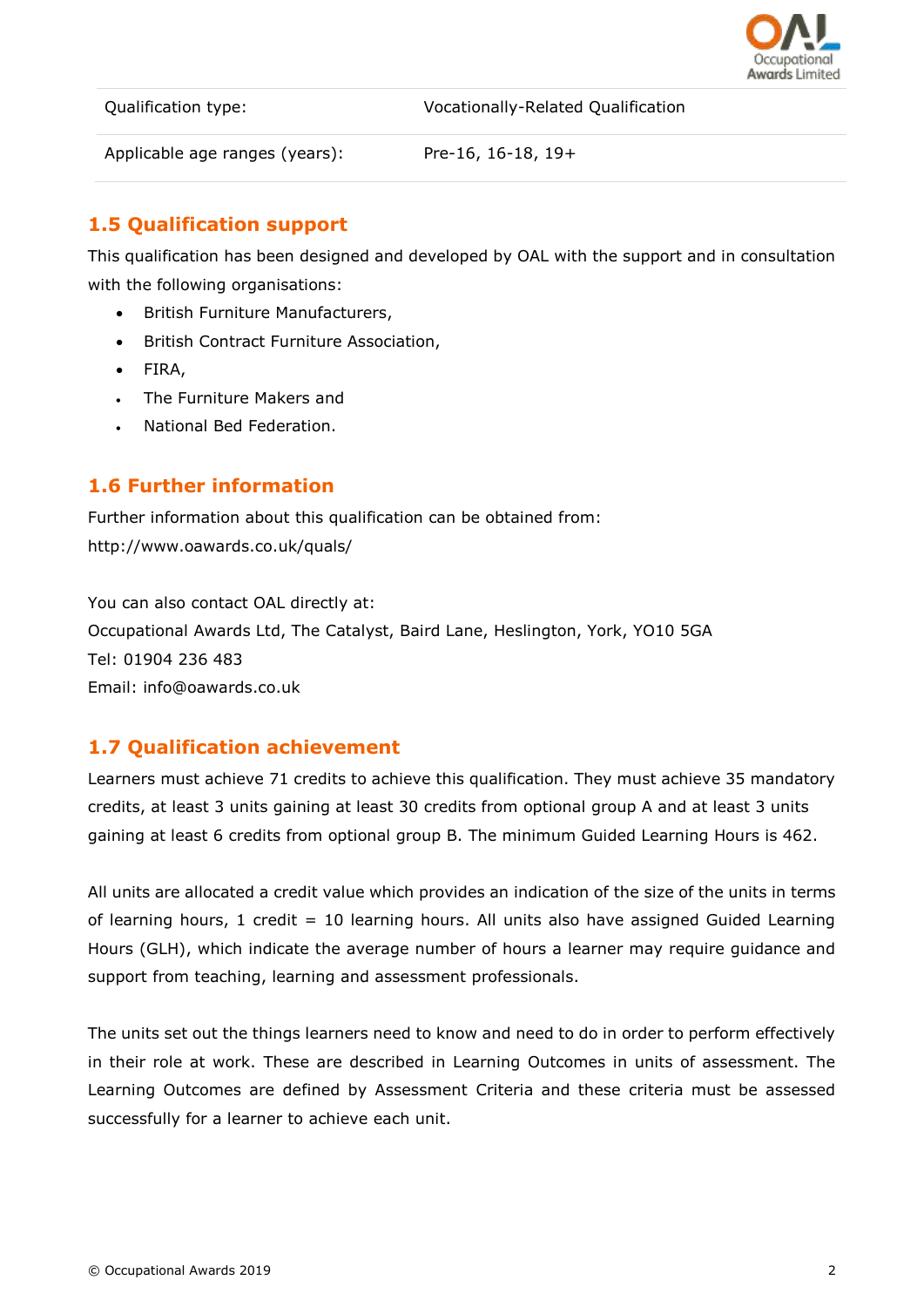

Achievement of the required credits from all the mandatory units will mean the qualification has been completed, and will be subject to approval of a claim for certification, OAL will issue a certificate complete with the learner's name, the qualification title and the credits achieved. Where a learner has not achieved the full qualification and will not go on to do so, a Certificate of Unit Achievement can be issued for the units successfully completed.

Centres must ensure they understand all qualification requirements prior to the registration of learners and prior to carrying out assessment of learners. Assessment of learners must not take place prior to the registration date of the learner with OAL. Centres must retain copies of learner's assessment records for at least three years after certification. Registration and certification fees may be subject to change. Centres should be fully aware of registration and certification end dates to ensure learners are not disadvantaged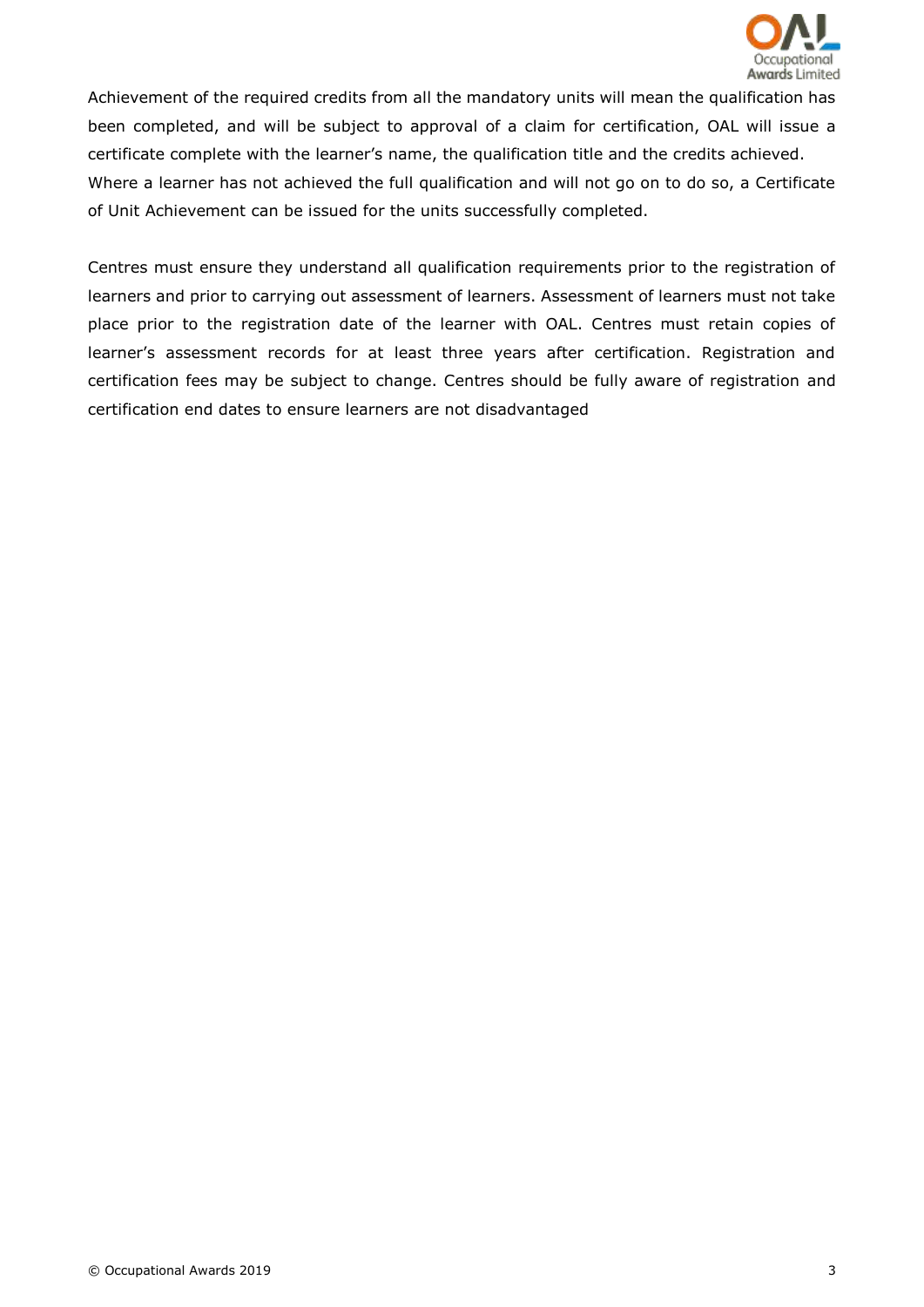

# **1.8 Qualification structure**

| Qualification title: OAL Level 1 Diploma in Furniture Occupations |                                          |  |  |
|-------------------------------------------------------------------|------------------------------------------|--|--|
| Qualification number (QN): 601/7336/1                             | Total Qualification Time (TQT) 713 hours |  |  |
| Total qualification credits 71                                    | Guided Learning Hours (GLH) 462          |  |  |

Learners must achieve 71 credits to achieve this qualification. They must achieve 35 mandatory credits, at least 3 units gaining at least 30 credits from optional group A and at least 3 units gaining at least 6 credits from optional group B. The minimum Guided Learning Hours is 462.

|                                 | <b>Mandatory units of assessment:</b>                      |              |              |                |            |
|---------------------------------|------------------------------------------------------------|--------------|--------------|----------------|------------|
| <b>Number</b>                   | Title                                                      | <b>Type</b>  | Level        | Credit         | <b>GLH</b> |
| K/507/7304                      | Introduction to Health and Safety                          | K            | Entry<br>3   | 8              | 60         |
| Y/507/7301                      | Handling and Storing Materials/Components                  | C            | 1            | 8              | 60         |
| J/507/7309                      | Materials in furniture making and furnishings              | C            | 1            | 6              | 26         |
| J/507/7312                      | Personal Work Skills                                       | C            | 1            | 6              | 40         |
| H/507/7298                      | Rights and responsibilities in the workplace               | K            | 1            | 3              | 12         |
|                                 | <b>Optional units of assessment:</b>                       |              |              |                |            |
| <b>Group A</b><br><b>Number</b> | <b>Title</b>                                               | <b>Type</b>  | Level        | Credit         | <b>GLH</b> |
| R/507/7328                      | Tools and equipment in furniture making and<br>furnishings | K            | 1            | 4              | 25         |
| K/507/7299                      | Finishing methods in upholstery and soft furnishings       | C            | 1            | 12             | 78         |
| R/507/7300                      | Furniture making by hand                                   | C            | 1            | 13             | 90         |
| R/507/7314                      | Preparation and finishing methods in furniture making      | $\mathsf{C}$ | 1            | 9              | 60         |
| A/507/7324                      | Technical drawings and workshop geometry                   | C            | 2            | 11             | 86         |
| L/507/7330                      | Upholstery and soft furnishings methods                    | C            | 1            | 10             | 70         |
| <b>Group B</b><br><b>Number</b> | <b>Title</b>                                               | <b>Type</b>  |              | Level Credit   | <b>GLH</b> |
| L/507/7294                      | Business and customer awareness                            | C            | 1            | $\overline{2}$ | 7          |
| J/507/7293                      | Applying for a job                                         | S            | $\mathbf{1}$ | 2              | 10         |
| M/507/7319                      | Candidate project                                          | S            | 1            | 3              | 20         |
| R/507/7295                      | Career Planning and making applications                    | $\mathsf{C}$ | 1            | 4              | 24         |
| Y/507/7296                      | Communicating with others at work                          | C            | 1            | $\overline{2}$ | 8          |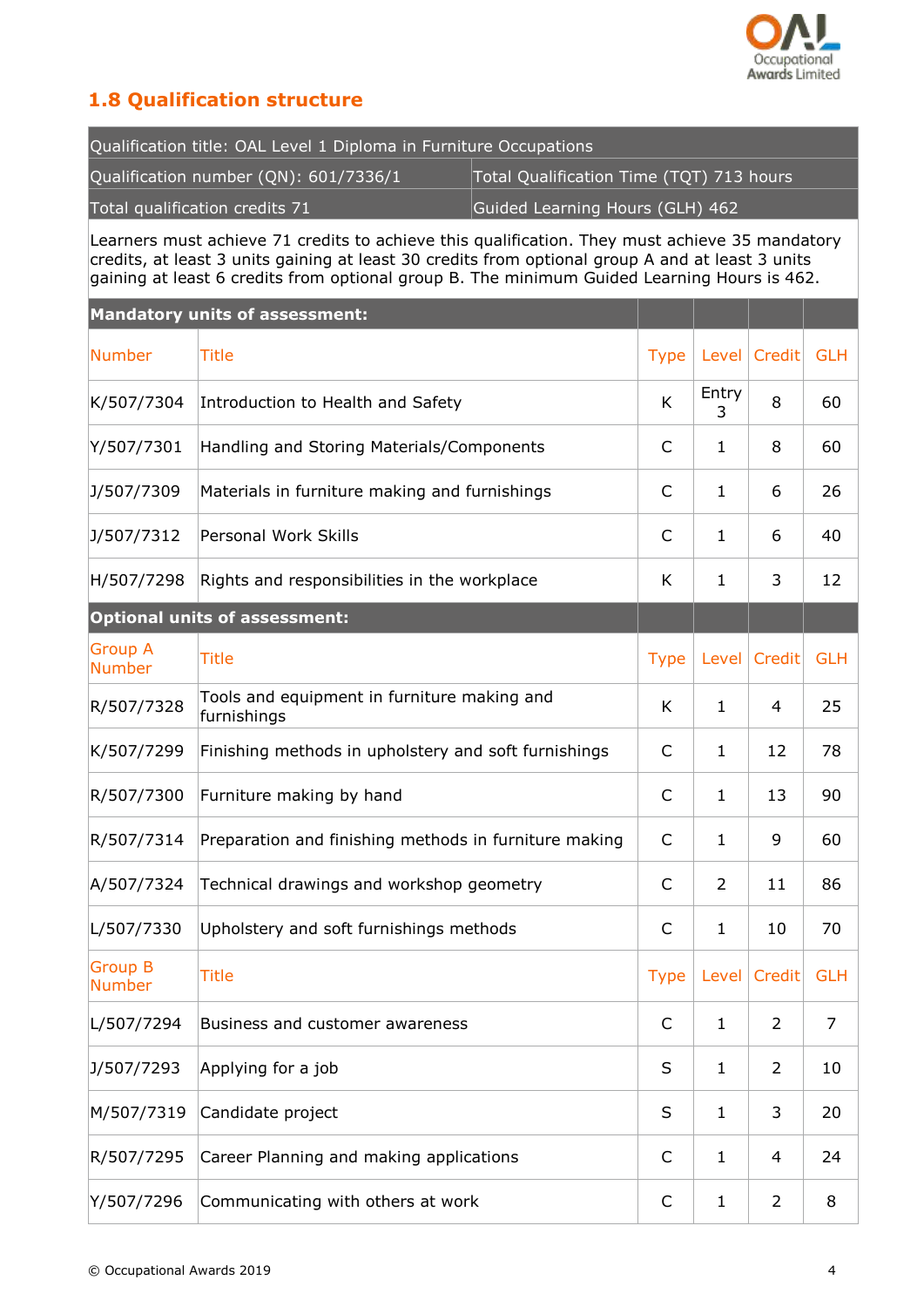

| H/507/7317 | Dealing with problems                                              | C            | 1            | 2 | 10 |
|------------|--------------------------------------------------------------------|--------------|--------------|---|----|
| D/507/7297 | Developing self                                                    | S            | $\mathbf{1}$ | 3 | 20 |
| J/507/7326 | Developing time management skills                                  | C            | 1            | 2 | 8  |
| T/507/7306 | Effective skills, qualities and attitudes for learning and<br>work | $\mathsf{C}$ | 1            | 3 | 14 |
| H/507/7303 | Interview skills                                                   | S            | 1            | 2 | 10 |
| F/507/7308 | Maintaining work standards                                         | $\mathsf{C}$ | $\mathbf 1$  | 4 | 24 |
| Y/507/7332 | Practical fundamentals of ICT                                      | $\mathsf{C}$ | $\mathbf{1}$ | 5 | 25 |
| Y/507/7315 | Preparing for work                                                 | C            | 1            | 3 | 20 |
| K/507/7321 | Team working                                                       | C            | $\mathbf 1$  | 3 | 16 |
| R/507/7331 | Work-based Experience                                              | S            | $\mathbf 1$  | 3 | 15 |

Key to unit type

- 1. Competence (C) units are designed to assess learner performance in respect of the learner's applied skills and knowledge in the workplace when carrying out operational tasks required by their role
- 2. Knowledge (K) units are designed to assess the learners' knowledge and understanding of related subject content, procedures, application of process or workplace practice
- 3. Skills (S) units are designed to assess learner performance in respect of the learner's applied skills that demonstrate valid, consistent and reliable practice

### **1.9 Qualification assessment**

The qualification must be assessed using the following assessment methods:

Portfolio of evidence

Learners are required to achieve all learning outcomes within units of assessment. All assessment is subject to internal quality assurance within approved centres providing this qualification. Externally quality assurance of assessment and internal quality assurance within approved centres is provided by OAL.

This qualification is not graded; achievement certificates for this qualification are issued on the basis of awarding a pass only.